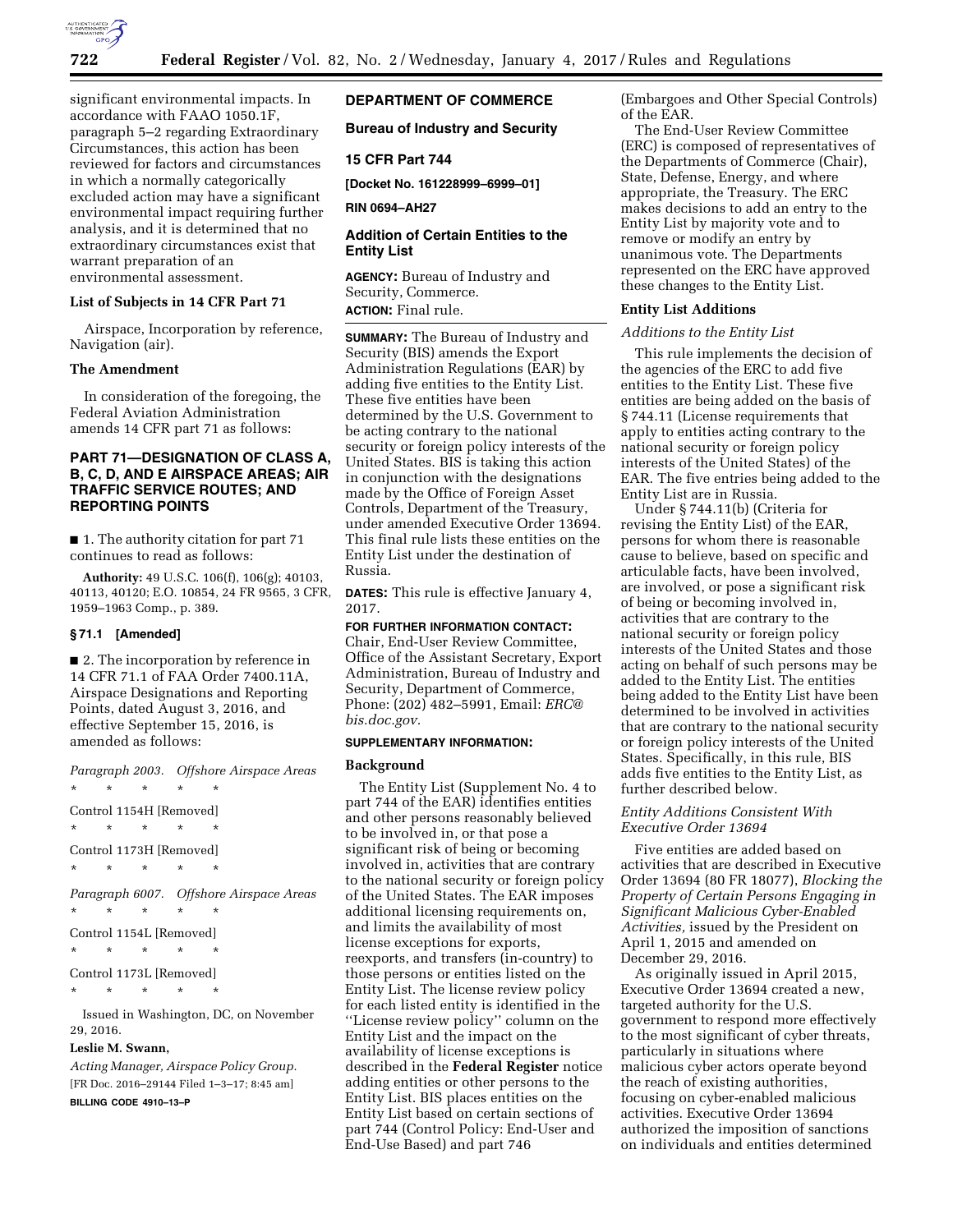to be responsible for or complicit in malicious cyber-enabled activities that result in enumerated harms that are reasonably likely to result in, or have materially contributed to, a significant threat to the national security, foreign policy, or economic health or financial stability of the United States. Under Section 8 of the Executive Order 13694, all agencies of the United States Government are directed to take all appropriate measures within their authority to carry out the provisions of the Order.

On December 29, 2016, the President issued an Executive Order *Taking Additional Steps To Address The National Emergency With Respect To Significant Malicious Cyber-Enabled Activities,* which amended Executive Order 13694. With this action, the existing authorities have been amended to also allow for the imposition of sanctions on individuals and entities determined to be responsible for tampering, altering, or causing the misappropriation of information with the purpose or effect of interfering with or undermining election processes or institutions. Five entities and four individuals are identified in the Annex of the amended Executive Order and have been added to OFAC's list of Specially Designated Nationals and Blocked Persons (SDN List). OFAC also designated an additional two individuals who also were added to the SDN List.

BIS, pursuant to Executive Order 13694, as amended, and in consultation with the Departments of State, Defense, Energy, and the Treasury, has designated the five entities specified in the next three paragraphs.

The Main Intelligence Directorate (a.k.a., the following two aliases: Glavnoe Razvedyvatel'noe Upravlenie; *and* GRU) is involved in external collection using human intelligence officers and a variety of technical tools, and is designated for tampering, altering, or causing a misappropriation of information with the purpose or effect of interfering with the 2016 U.S. election processes.

The Federal Security Service (FSB), (f.k.a., Esage Lab) a.k.a., Federalnaya Sluzhba Bezopasnosti, assisted the GRU in conducting the activities described above.

There were also three other entities involved: (1) The Special Technology Center, (a.k.a., STLC, Ltd.) assisted the GRU in conducting signals intelligence operations; (2) Zorsecurity Center (a.k.a., Esage Lab) provided the GRU with technical research and development; and (3) the Autonomous Noncommercial Organization

Professional Association of Designers of Data Processing Systems (a.k.a., ANO PO KSI) provided specialized training to the GRU.

With these additions, BIS imposes on these entities a license requirement for exports, reexports, or transfers (incountry) of all items subject to the EAR and a license review policy of presumption of denial. The license requirement applies to any transaction in which items are to be exported, reexported, or transferred (in-country) to any of the entities or in which such entities act as purchaser, intermediate consignee, ultimate consignee, or enduser. In addition, no license exceptions are available for exports, reexports, or transfers (in-country) to the persons being added to the Entity List in this rule. This license requirement implements an appropriate measure within the authority of the EAR to carry out the provisions of Executive Order 13694.

This final rule adds the following five entities to the Entity List:

### Russia

(1) *Autonomous Noncommercial Organization Professional Association of Designers of Data Processing Systems,*  a.k.a., the following one alias:

—ANO PO KSI.

Prospekt Mira D 68, Str 1A, Moscow 129110, Russia; *and* Dom 3, Lazurnaya Ulitsa, Solnechnogorskiy Raion, Andreyevka, Moscow Region 141551, Russia;

(2) *Federal Security Service (FSB),*  a.k.a., the following one alias:

—Federalnaya Sluzhba Bezopasnosti.

Ulitsa Kuznetskiy Most, Dom 22, Moscow 107031, Russia; *and*  Lubyanskaya Ploschad, Dom 2, Moscow 107031, Russia;

(3) *Main Intelligence Directorate,*  a.k.a., the following three aliases

—Glavnoe Razvedyvatel'noe

Upravlenie;

—GRU; *and* 

—Main Intelligence Department. Khoroshevskoye Shosse 76,

Khodinka, Moscow, Russia; *and*  Ministry of Defence of the Russian Federation, Frunzenskaya nab., 22/2, Moscow 119160, Russia;

(4) *Special Technology Center, a.k.a., the following one alias:* 

—STC, Ltd.

Gzhatskaya 21 k2, St. Petersburg, Russia; *and* 21–2 Gzhatskaya Street, St. Petersburg, Russia; *and* 

(5) *Zorsecurity Center* (f.k.a., Esage Lab), a.k.a., the following one alias: —TSOR Security.

Luzhnetskaya Embankment 2⁄4, Building 17, Office 444, Moscow 119270, Russia.

### Export Administration Act

Although the Export Administration Act expired on August 20, 2001, the President, through Executive Order 13222 of August 17, 2001, 3 CFR, 2001 Comp., p. 783 (2002), as amended by Executive Order 13637 of March 8, 2013, 78 FR 16129 (March 13, 2013) and as extended by the Notice of August 4, 2016, 81 FR 52587 (August 8, 2016), has continued the Export Administration Regulations in effect under the International Emergency Economic Powers Act. BIS continues to carry out the provisions of the Export Administration Act, as appropriate and to the extent permitted by law, pursuant to Executive Order 13222, as amended by Executive Order 13637.

### Rulemaking Requirements

1. Executive Orders 13563 and 12866 direct agencies to assess all costs and benefits of available regulatory alternatives and, if regulation is necessary, to select regulatory approaches that maximize net benefits (including potential economic, environmental, public health and safety effects, distributive impacts, and equity). Executive Order 13563 emphasizes the importance of quantifying both costs and benefits, of reducing costs, of harmonizing rules, and of promoting flexibility. This rule has been determined to be not significant for purposes of Executive Order 12866.

2. Notwithstanding any other provision of law, no person is required to respond to nor be subject to a penalty for failure to comply with a collection of information, subject to the requirements of the Paperwork Reduction Act of 1995 (44 U.S.C. 3501 *et seq.*) (PRA), unless that collection of information displays a currently valid Office of Management and Budget (OMB) Control Number. This regulation involves collections previously approved by OMB under control number 0694–0088, Simplified Network Application Processing System, which includes, among other things, license applications and carries a burden estimate of 43.8 minutes for a manual or electronic submission. Total burden hours associated with the PRA and OMB control number 0694–0088 are not expected to increase as a result of this rule. You may send comments regarding the collection of information associated with this rule, including suggestions for reducing the burden, to Jasmeet K. Seehra, Office of Management and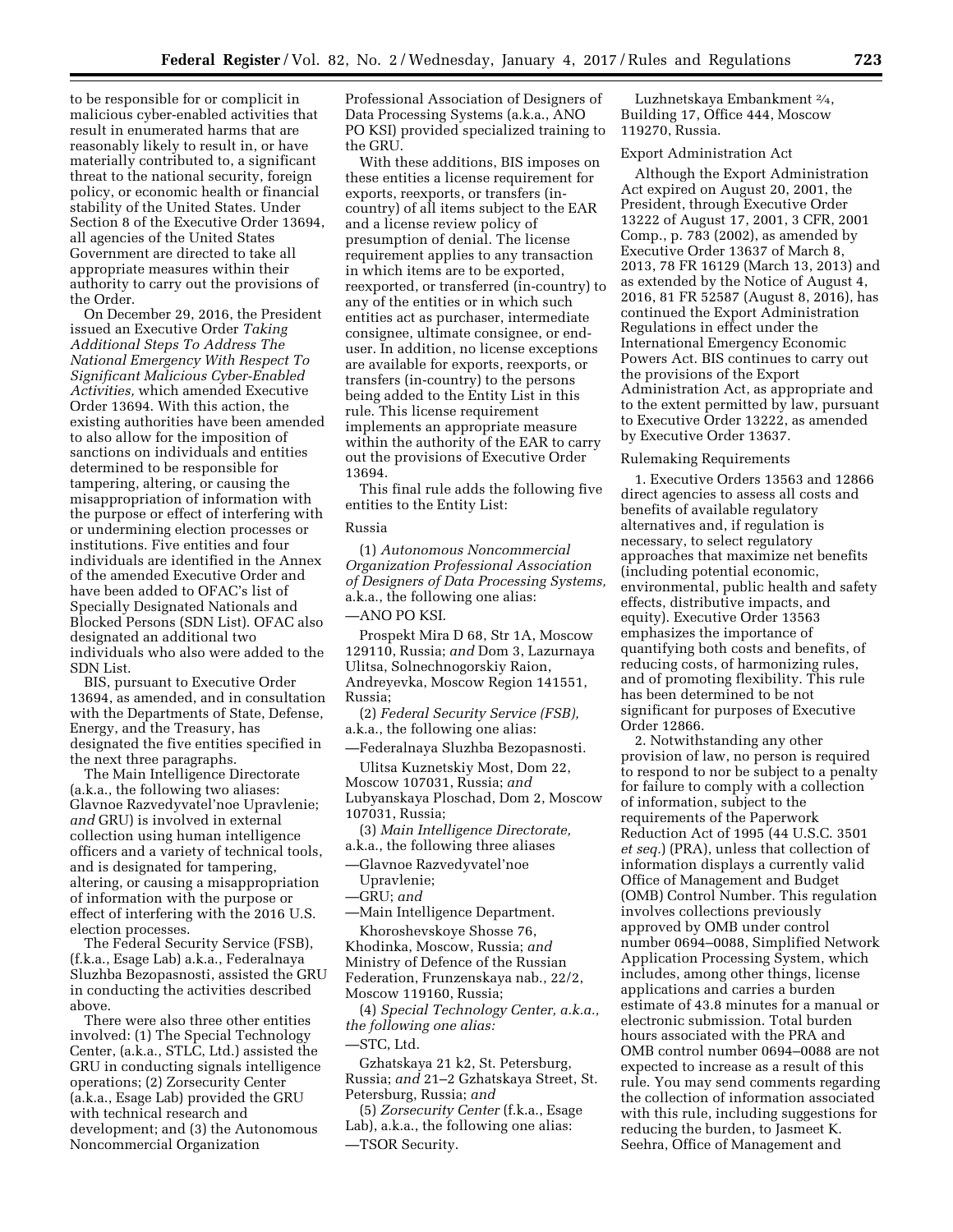Budget (OMB), by email to *[Jasmeet](mailto:Jasmeet_K._Seehra@omb.eop.gov)*\_*K.*\_ *[Seehra@omb.eop.gov,](mailto:Jasmeet_K._Seehra@omb.eop.gov)* or by fax to (202) 395–7285.

3. This rule does not contain policies with Federalism implications as that term is defined in Executive Order 13132.

4. The provisions of the Administrative Procedure Act (5 U.S.C. 553) requiring notice of proposed rulemaking, the opportunity for public comment and a delay in effective date are inapplicable because this regulation involves a military or foreign affairs function of the United States. (*See* 5 U.S.C. 553(a)(1)). BIS implements this rule to protect U.S. national security or foreign policy interests by preventing items from being exported, reexported, or transferred (in country) to the entities being added to the Entity List. If the effective date of this rule were delayed to allow for notice and comment, then the entities being added to the Entity List by this action would continue to be able to receive items without a license and to conduct activities contrary to the national security or foreign policy interests of the United States. In addition, publishing a proposed rule would give these parties notice of the U.S. Government's intention to place them on the Entity List and would

create an incentive for these persons to either accelerate their receipt of items subject to the EAR to conduct activities that are contrary to the national security or foreign policy interests of the United States, and/or to take steps to set up additional aliases, change addresses, and/or take other measures to try to limit the impact of the listing on the Entity List once a final rule is published.

Further, no other law requires that a notice of proposed rulemaking and an opportunity for public comment be given for this rule. Because a notice of proposed rulemaking and an opportunity for public comment are not required to be given for this rule by 5 U.S.C. 553, or by any other law, the analytical requirements of the Regulatory Flexibility Act, 5 U.S.C. 601 *et seq.,* are not applicable. Accordingly, no regulatory flexibility analysis is required and none has been prepared.

# **List of Subjects in 15 CFR Part 744**

Exports, Reporting and recordkeeping requirements, Terrorism.

For the reasons stated in the preamble, the Bureau of Industry and Security amends part 744 of the Export Administration Regulations (15 CFR parts 730–774) as follows:

## **PART 744—[AMENDED]**

■ 1. The authority citation for 15 CFR part 744 continues to read as follows:

**Authority:** 50 U.S.C. 4601 *et seq.;* 50 U.S.C. 1701 *et seq.;* 22 U.S.C. 3201 *et seq.;* 42 U.S.C. 2139a; 22 U.S.C. 7201 *et seq.;* 22 U.S.C. 7210; E.O. 12058, 43 FR 20947, 3 CFR, 1978 Comp., p. 179; E.O. 12851, 58 FR 33181, 3 CFR, 1993 Comp., p. 608; E.O. 12938, 59 FR 59099, 3 CFR, 1994 Comp., p. 950; E.O. 12947, 60 FR 5079, 3 CFR, 1995 Comp., p. 356; E.O. 13026, 61 FR 58767, 3 CFR, 1996 Comp., p. 228; E.O. 13099, 63 FR 45167, 3 CFR, 1998 Comp., p. 208; E.O. 13222, 66 FR 44025, 3 CFR, 2001 Comp., p. 783; E.O. 13224, 66 FR 49079, 3 CFR, 2001 Comp., p. 786; Notice of November 12, 2015, 80 FR 70667 (November 13, 2015); Notice of January 20, 2016, 81 FR 3937 (January 22, 2016); Notice of August 4, 2016, 81 FR 52587 (August 8, 2016); Notice of September 15, 2016, 81 FR 64343 (September 19, 2016).

■ 2. Supplement No. 4 to part 744 is amended by adding under the destination of Russia, in alphabetical order, five Russian entities.

The additions read as follows:

Supplement No. 4 to Part 744—Entity List

\* \* \* \* \*

| Country       |         | Entity                                                                                                                                                                                                                                                                                                                  |                             | License requirement                                              |  | License<br>review policy | Federal<br>Register<br>citation                                    |
|---------------|---------|-------------------------------------------------------------------------------------------------------------------------------------------------------------------------------------------------------------------------------------------------------------------------------------------------------------------------|-----------------------------|------------------------------------------------------------------|--|--------------------------|--------------------------------------------------------------------|
| $\star$       |         | $\star$                                                                                                                                                                                                                                                                                                                 |                             | $\star$                                                          |  |                          |                                                                    |
| <b>RUSSIA</b> |         |                                                                                                                                                                                                                                                                                                                         |                             |                                                                  |  |                          |                                                                    |
|               |         |                                                                                                                                                                                                                                                                                                                         |                             |                                                                  |  |                          |                                                                    |
|               |         | Autonomous Noncommercial Orga-<br>nization Professional Association<br>of Designers of Data Processing<br>Systems, a.k.a., the following<br>one alias:<br>-ANO PO KSI<br>Prospekt Mira D 68, Str 1A, Mos-<br>cow 129110, Russia; and Dom<br>Lazurnaya<br>3.<br>Solnechnogorskiy<br>Andreyevka, Moscow<br>141551, Russia | Ulitsa,<br>Raion,<br>Region | For all items subject to<br>the EAR. (See<br>§744.11 of the EAR) |  | Presumption of denial    | 82 FR [INSERT FR<br><b>PAGE NUMBER</b><br>AND 1/4/2017]            |
|               | $\star$ | Federal Security Service (FSB),<br>a.k.a., the following one alias:<br>-Federalnaya<br>Bezopasnosti<br>Ulitsa Kuznetskiy Most, Dom 22,<br>Moscow 107031, Russia; and<br>Lubyanskaya Ploschad, Dom 2,<br>Moscow 107031. Russia                                                                                           | Sluzhba                     | For all items subject to<br>the EAR. (See<br>§744.11 of the EAR) |  | Presumption of denial    | $\star$<br>82 FR [INSERT FR<br><b>PAGE NUMBER</b><br>AND 1/4/2017] |